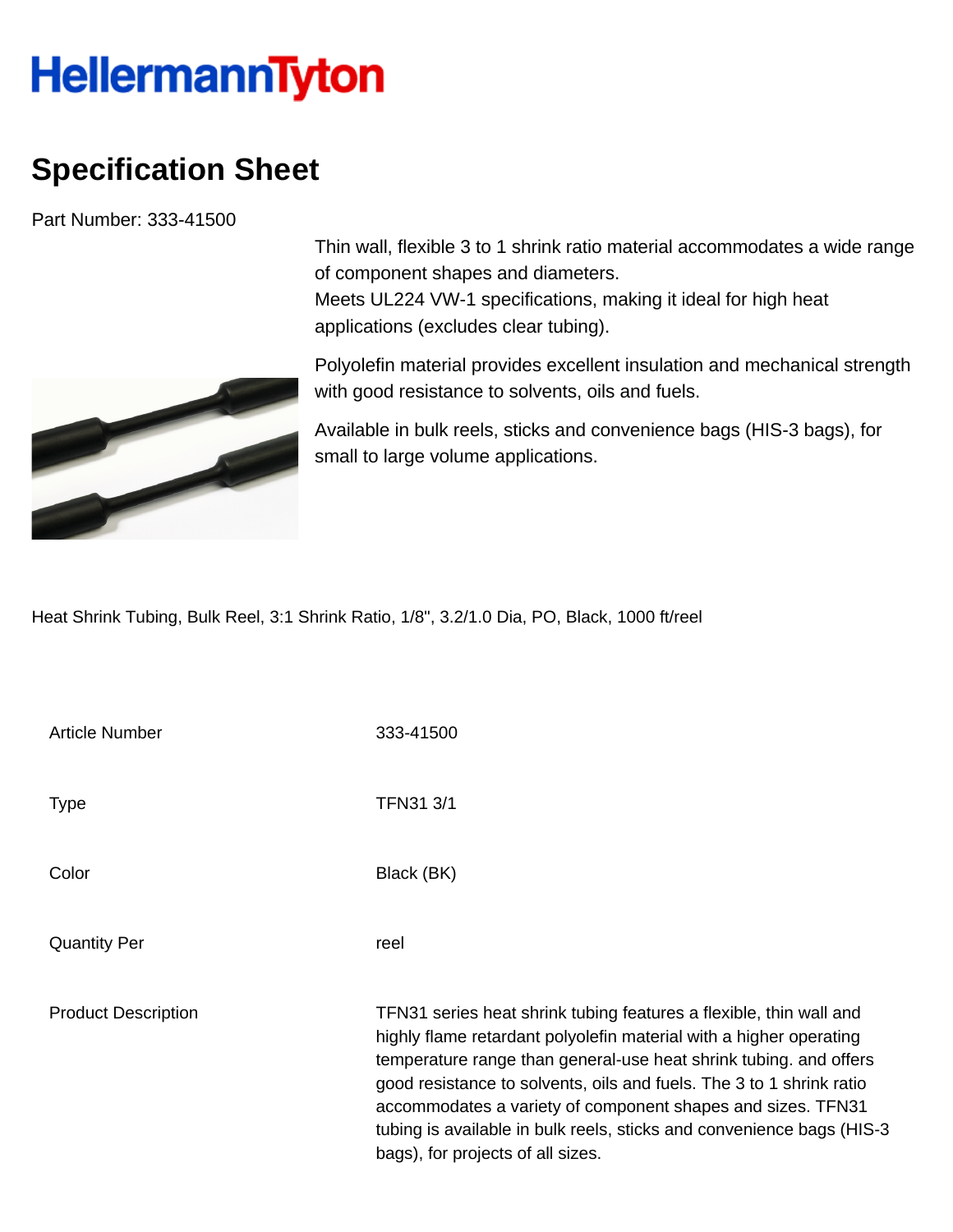| <b>Short Description</b>     | Heat Shrink Tubing, Bulk Reel, 3:1 Shrink Ratio, 1/8", 3.2/1.0 Dia,<br>PO, Black, 1000 ft/reel |
|------------------------------|------------------------------------------------------------------------------------------------|
| <b>Global Part Name</b>      | TFN31 3/1-PO-X-BK                                                                              |
| Length L (Imperial)          | 1000.0                                                                                         |
| Length L (Metric)            | 304.8                                                                                          |
| Variant                      | Thin-Wall                                                                                      |
| Nominal Diameter (Imperial)  | 0.13                                                                                           |
| Nominal Diameter (Metric)    | $\ensuremath{\mathsf{3}}$                                                                      |
| Wall Thickness WT (Imperial) | .022                                                                                           |
| Wall Thickness WT (Metric)   | 0.55                                                                                           |
|                              |                                                                                                |
| Material                     | Polyolefin, cross-linked (PO-X)                                                                |
| <b>Material Shortcut</b>     | PO-X                                                                                           |
| Flammability                 | <b>UL 224 VW-1</b>                                                                             |
| Halogen Free                 | <b>No</b>                                                                                      |
| <b>Operating Temperature</b> | -58°F to +275°F (-50°C to +135°C)                                                              |